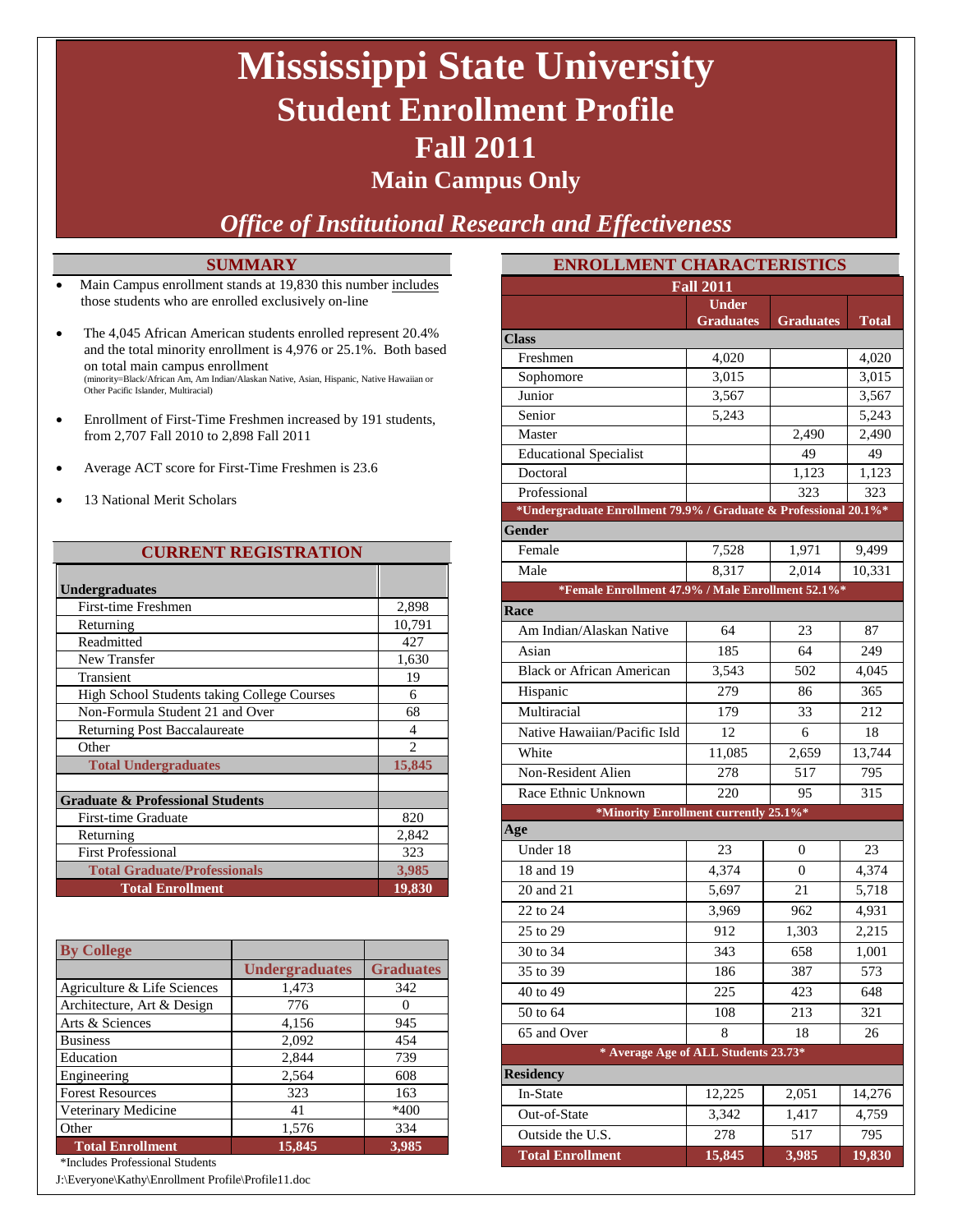#### **ENROLLMENT TRENDS**

• **Mississippi counties with the highest student enrollment:**

| Oktibbeha<br><b>Hinds</b>                            | 1,269<br>979<br>961 | Rankin<br>Lowndes | 880<br>651<br>649 |
|------------------------------------------------------|---------------------|-------------------|-------------------|
| Madison<br>• Students enrolled from adjacent states: |                     | DeSoto            |                   |
| Tennessee                                            | 1,088               | Louisiana         | 254               |
| Alabama                                              | 921                 | Arkansas          | 115               |

• **Currently students are enrolled from 83 countries. The following countries have the largest enrollment:**

| India       | 183 | Canada  | 41 |
|-------------|-----|---------|----|
| China       | 130 | Nepal   | 37 |
| South Korea | 73  | Nigeria | 30 |

|      | <b>TOTAL ENROLLMENT</b> |                                   |              |  |  |  |
|------|-------------------------|-----------------------------------|--------------|--|--|--|
|      |                         | <b>Fall Semesters</b>             |              |  |  |  |
| Year | <b>Undergraduates</b>   | Graduates/<br><b>Professional</b> | <b>Total</b> |  |  |  |
| 2000 | 12,818                  | 2,946                             | 15,764       |  |  |  |
| 2001 | 13,081                  | 2,985                             | 16,066       |  |  |  |
| 2002 | 12,873                  | 2,979                             | 15,852       |  |  |  |
| 2003 | 12,308                  | 3,108                             | 15,416       |  |  |  |
| 2004 | 11,990                  | 3,127                             | 15,117       |  |  |  |
| 2005 | 11,644                  | 2,751                             | 14,395       |  |  |  |
| 2006 | 11,697                  | 2,725                             | 14,422       |  |  |  |
| 2007 | 12,660                  | 3,578                             | 16,238       |  |  |  |
| 2008 | 13,490                  | 3,637                             | 17,127       |  |  |  |
| 2009 | 14,135                  | 3,857                             | 17,992       |  |  |  |
| 2010 | 15,073                  | 3,962                             | 19,035       |  |  |  |
| 2010 | 15,073                  | 3,962                             | 19,035       |  |  |  |
| 2011 | 15,845                  | 3,985                             | 19,830       |  |  |  |

|                         | $*$ Fall<br>$20\overline{11}$<br>$\frac{0}{0}$ | $*$ Fall<br>2010<br>$\frac{0}{0}$ | Fall<br>2009<br>$\frac{0}{0}$ | Fall<br>2008<br>$\frac{0}{0}$ | Fall<br>2007<br>$\frac{0}{0}$ | Fall<br>2006<br>$\frac{0}{0}$ |
|-------------------------|------------------------------------------------|-----------------------------------|-------------------------------|-------------------------------|-------------------------------|-------------------------------|
| Black/African Am        | 20.40                                          | 19.45                             | 19.27                         | 19.92                         | 19.24                         | 19.56                         |
| Am Ind/Alaskan Native   | 0.44                                           | 0.38                              | 0.42                          | 0.40                          | 0.38                          | 0.21                          |
| Asian                   | 1.26                                           | 1.10                              | 1.37                          | 1.36                          | 1.31                          | 1.36                          |
| Hispanic                | 1.84                                           | 1.72                              | 1.17                          | 1.15                          | 1.06                          | 0.89                          |
| White                   | 69.31                                          | 69.99                             | 71.69                         | 72.41                         | 73.56                         | 73.97                         |
| *Native Hawaiian/Pac Is | 0.09                                           | 0.14                              |                               |                               |                               |                               |
| *Multiracial            | 1.07                                           | 1.02                              |                               |                               |                               |                               |
| Non-Resident Alien      | 4.01                                           | 4.16                              | 4.31                          | 3.95                          | 4.07                          | 4.00                          |
| Race/Ethnic Unknown     | 1.59                                           | 2.04                              | 1.79                          | 0.82                          | 0.38                          | 0.0                           |

\*New race categories as mandated by IPEDS

- The highest undergraduate program enrollment is in Kinesiology (KINE) with 1,286 students, followed by Biological Sciences (BIO) with 1,026 students
- The highest graduate enrollment program is in Geosciences (GG) with 329 students followed by, Business Administration (BA) with 328 students
- The professional student enrollment in Veterinary Medicine (DVM) is 323
- Undeclared undergraduate student enrollment (UND) is 1,498
- Unclassified graduate student enrollment (UNC) is 334

#### **COMMUNITY COLLEGES**

• Total of 1,630 new transfer students enrolled for the Fall 2011 semester. Of those, 1,194 were from Mississippi Community Colleges, compared to 1,196 for the Fall 2010 semester:

#### **NEW UNDERGRADUATE TRANSFERS From Mississippi Community Colleges**

| Coahoma Community College                | 5     |
|------------------------------------------|-------|
| Copiah-Lincoln Community College         | 51    |
| <b>East Central Community College</b>    | 79    |
| East Mississippi Community College       | 201   |
| <b>Hinds Community College</b>           | 109   |
| <b>Holmes Community College</b>          | 143   |
| Itawamba Community College               | 171   |
| Jones County Junior College              | 78    |
| Meridian Community College               | 50    |
| Mississippi Delta Community College      | 25    |
| Mississippi Gulf Coast Community College | 87    |
| Northeast Mississippi Community College  | 89    |
| Northwest Mississippi Community College  | 67    |
| Pearl River Community College            | 25    |
| Southwest Mississippi Community College  | 14    |
| Total                                    | 1,194 |

#### **ACT INFORMATION**

• First-Time Entering Freshmen enrollment increased from 2,707 for Fall 2010 to 2,898 for Fall 2011. The average ACT score of first-time freshmen is 23.6

#### **ACT COMPOSITE SCORE**

| <b>Category</b>           | Average | High | Low |
|---------------------------|---------|------|-----|
| Total First-Time Freshmen | 23.6    | 36   |     |
| First-Time Males          | 24.0    | 36   | 13  |
| <b>First-Time Females</b> | 23.1    | 35   |     |

| <b>Average Score by Section</b>   |      |
|-----------------------------------|------|
| English                           | 24.8 |
| <b>Mathematics</b>                | 22.8 |
| Reading                           | 24.7 |
| <b>Natural Science</b>            | 23.7 |
| <b>Average Score by Race</b>      |      |
| Black or African American         | 19.7 |
| American Indian/Alaskan Native    | 22.6 |
| Asian                             | 24.8 |
| Hispanic                          | 23.5 |
| White                             | 25.2 |
| Native Hawaiian/Pacific Islander  | 27.0 |
| Multiracial                       | 23.3 |
| Non-Resident Alien                | 23.7 |
| Race/Ethnic Unknown               | 22.9 |
| <b>Average Score by Residency</b> |      |
| In-State                          | 23.0 |
| Out-of-State                      | 24.9 |
| Outside the U.S.                  | 23.7 |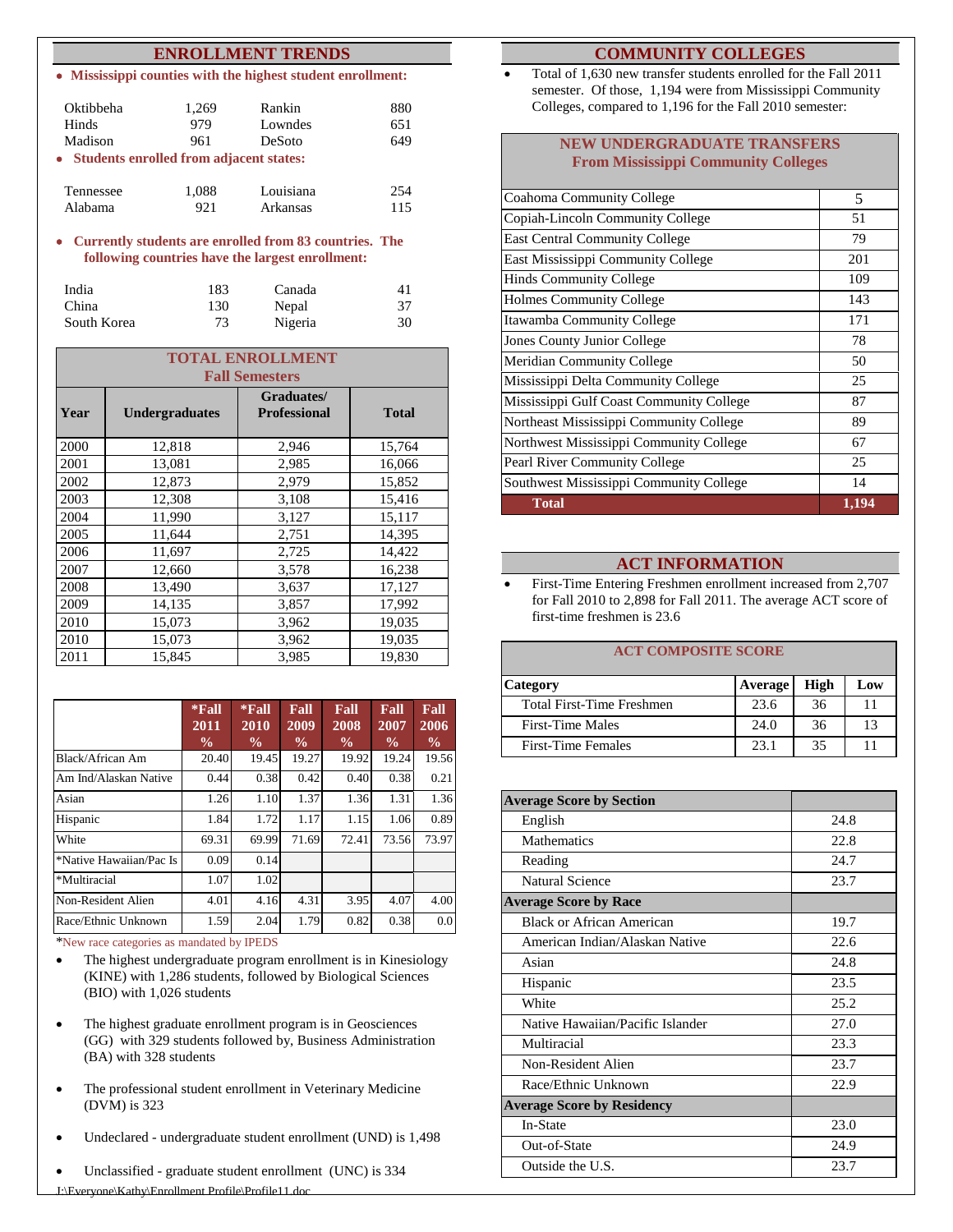## **Enrollment by College by Major Main Campus Only Fall 2011**

| <b>College/School</b>                                                      | <b>Major Code</b>          | Major                                     | Undergraduate    | Graduate              | <b>Total</b>    |
|----------------------------------------------------------------------------|----------------------------|-------------------------------------------|------------------|-----------------------|-----------------|
| <b>Agriculture &amp; Life Sciences</b>                                     |                            |                                           |                  |                       |                 |
|                                                                            | <b>ADS</b>                 | Animal & Dairy Science                    | 246              | $\overline{0}$        | 246             |
|                                                                            | <b>AEE</b>                 | Ag Extension Education                    | $\Omega$         | $\overline{28}$       | 28              |
|                                                                            | <b>AETB</b>                | Agri Engineering Technology & Business    | $\overline{79}$  | $\overline{0}$        | 79              |
|                                                                            | <b>AFRE</b>                | Ag, Food & Resources                      | 8                | $\overline{0}$        | $8\,$           |
|                                                                            | AGB                        | Agribusiness                              | 96               | $\boldsymbol{0}$      | 96              |
|                                                                            | <b>AGBM</b>                | Agribusiness Management                   | $\mathbf{0}$     | 5                     | 5               |
|                                                                            | <b>AGN</b>                 | Agronomy                                  | 67               | $\overline{0}$        | 67              |
|                                                                            | $\rm{AGR}$                 | Agriculture                               | $\mathbf{0}$     | $\overline{70}$       | $\overline{70}$ |
|                                                                            | <b>AGS</b>                 | <b>Agricultural Science</b>               | $\overline{37}$  | $\overline{57}$       | 94              |
|                                                                            | <b>AIS</b>                 | <b>Agricultural Information Sciences</b>  | 46               | $\overline{0}$        | 46              |
|                                                                            | <b>ALSC</b>                | Agricultural Life Sciences                | $\mathbf{0}$     | 29                    | 29              |
|                                                                            | <b>BCH</b>                 | Biochemistry                              | 305              | $\mathbf{0}$          | 305             |
|                                                                            | <b>CULY</b>                | Culinology                                | 5                | $\overline{0}$        | 5               |
|                                                                            | EEM                        | Environmental Economics & Mgt             | 13               | $\overline{0}$        | $\overline{13}$ |
|                                                                            | <b>FSNH</b>                | Food Science, Nutrition, Health Promotion | 132              | $\theta$              | 132             |
|                                                                            | HO                         | Horticulture                              | 43               | $\overline{0}$        | 43              |
|                                                                            | HS                         | Human Sciences                            | 214              | $\overline{0}$        | 214             |
|                                                                            | <b>IPM</b>                 | <b>Integrated Pest Management</b>         | $\mathbf{1}$     | $\mathbf{0}$          | 1               |
|                                                                            | LA                         | Landscape Architecture                    | 92               | $\overline{24}$       | 116             |
|                                                                            | LAC                        | Landscape Contracting                     | 40               | $\overline{0}$        | 40              |
|                                                                            | <b>LFSC</b>                | Life Science                              | $\mathbf{0}$     | 28                    | 28              |
|                                                                            | <b>MOLB</b>                | Molecular Biology                         | $\mathbf{0}$     | 18                    | 18              |
|                                                                            | <b>NFSH</b>                | Food Science, Nutrition, Health Promotion | $\Omega$         | 83                    | 83              |
|                                                                            | PO                         | <b>Poultry Science</b>                    | 49<br>1,473      | $\overline{0}$<br>342 | 49<br>1,815     |
| <b>TOTAL Agriculture &amp; Life Sciences</b><br>Architecture, Art & Design |                            |                                           |                  |                       |                 |
|                                                                            | <b>ARC</b>                 | Architecture                              | 191              | $\overline{0}$        | 191             |
|                                                                            | <b>ART</b>                 | Art                                       | 358              | $\overline{0}$        | 358             |
|                                                                            | <b>BCS</b>                 | <b>Building Construction Science</b>      | 95               | $\overline{0}$        | 95              |
|                                                                            | ID                         | Design                                    | 95               | $\boldsymbol{0}$      | 95              |
|                                                                            | <b>PARC</b>                | Pre-Architecture                          | 37               | $\overline{0}$        | 37              |
| <b>TOTAL Architecture, Art &amp; Design</b>                                |                            |                                           | 776              | $\bf{0}$              | 776             |
| <b>Arts &amp; Sciences</b>                                                 |                            |                                           |                  |                       |                 |
|                                                                            | AN                         | Anthropology                              | 69               | $\overline{0}$        | 69              |
|                                                                            | <b>APAN</b>                | Applied Anthropology                      | $\Omega$         | 30                    | 30              |
|                                                                            | <b>BIO</b>                 | <b>Biological Sciences</b>                | 1,026            | 37                    | 1,063           |
|                                                                            | <b>BSIS</b>                | <b>Interdisciplinary Studies</b>          | 115              | $\overline{0}$        | 115             |
|                                                                            | <b>CH</b>                  | Chemistry                                 | 116              | $\overline{59}$       | 175             |
|                                                                            | $\overline{C}O$            | Communication                             | 542              | $\overline{0}$        | 542             |
|                                                                            | COG                        | <b>Cognitive Sciences</b>                 | $\Omega$         | 14                    | 14              |
|                                                                            | <b>CRIM</b>                | Criminology                               | 172              | $\overline{0}$        | 172             |
|                                                                            | EASC                       | Earth and Atmospheric Sciences            | $\overline{0}$   | 22                    | 22              |
|                                                                            | <b>ECAS</b>                | Economics - A&S                           | 24               | $\overline{0}$        | 24              |
|                                                                            | $\mathop{\rm EN}\nolimits$ | English                                   | 164              | 31                    | 195             |
|                                                                            | $\mathbf{FL}$              | Foreign Language                          | 42               | $\overline{15}$       | 57              |
|                                                                            | <b>GBIO</b>                | General Biology                           | $\overline{0}$   | 110                   | 110             |
|                                                                            | G                          | Geosciences                               | 491              | 329                   | 820             |
|                                                                            | <b>GLA</b>                 | <b>General Liberal Arts</b>               | 10               | $\overline{0}$        | 10              |
|                                                                            | GSC                        | General Science                           | 5                | $\overline{0}$        | 5 <sup>5</sup>  |
|                                                                            | H                          | History                                   | 145              | 51                    | 196             |
|                                                                            | $\rm{IDS}$                 | <b>Interdisciplinary Sciences</b>         | $\overline{0}$   | 15                    | 15              |
|                                                                            | MA                         | Mathematics                               | 58               | $\overline{9}$        | 67              |
|                                                                            | $MAS\overline{C}$          | <b>Mathematical Sciences</b>              | $\boldsymbol{0}$ | 16                    | 16              |

J:\Everyone\Kathy\Enrollment Profile\Profile11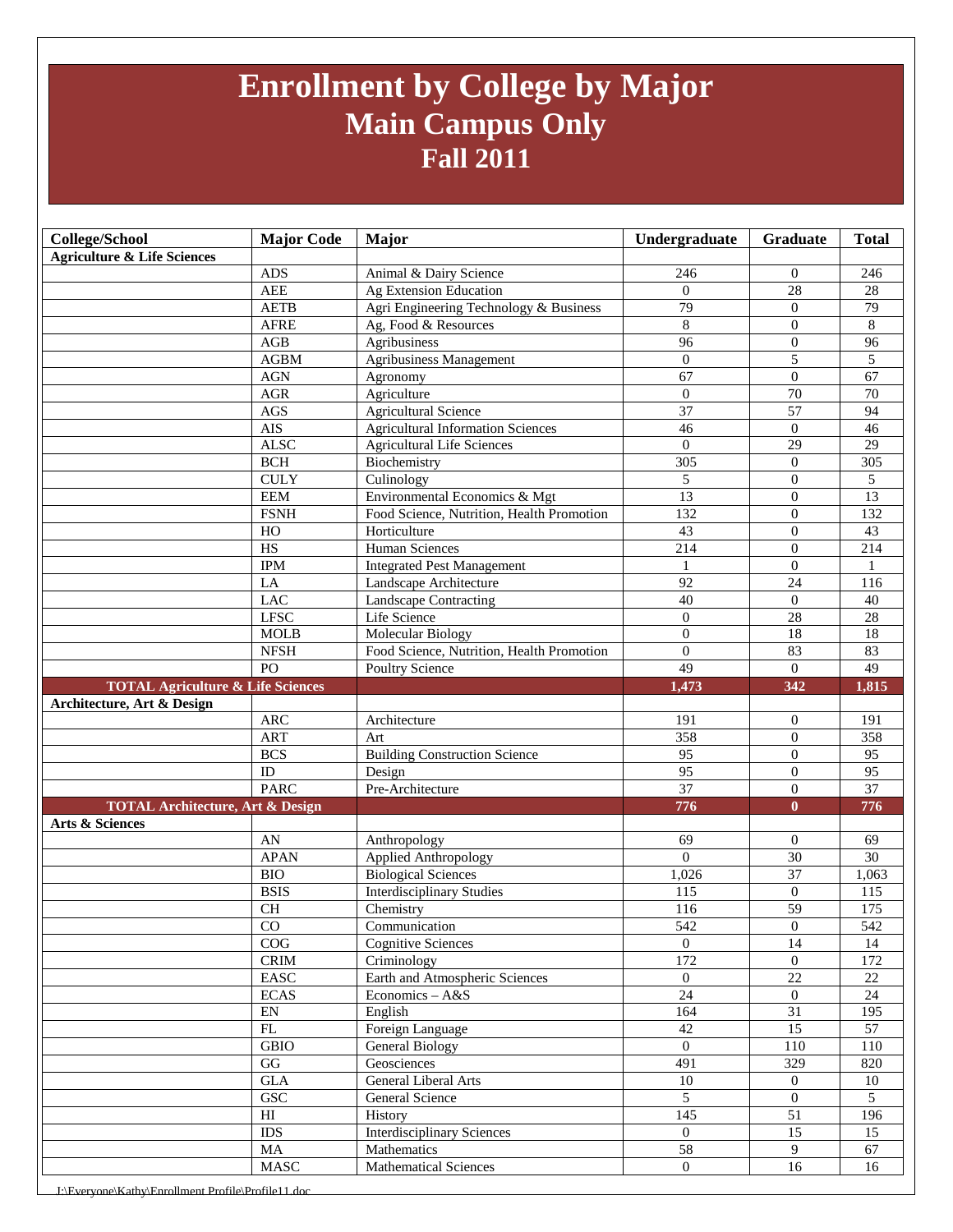## **Enrollment by College by Major Main Campus Only Fall 2011**

| <b>College/School</b>            | <b>Major Code</b>           | Major                                  | Undergraduate    | Graduate         | <b>Total</b>    |
|----------------------------------|-----------------------------|----------------------------------------|------------------|------------------|-----------------|
|                                  | <b>MEDT</b>                 | Medical Technology                     | 58               | $\Omega$         | 58              |
|                                  | <b>MIC</b>                  | Microbiology                           | 55               | $\mathbf{0}$     | 55              |
|                                  | MU                          | Music                                  | 28               | $\mathbf{0}$     | $\overline{28}$ |
|                                  | PH                          | Physics                                | 34               | 14               | 48              |
|                                  | <b>PPA</b>                  | Public Policy & Administration         | $\boldsymbol{0}$ | 83               | 83              |
|                                  | PR                          | Philosophy                             | 34               | $\overline{0}$   | $\overline{34}$ |
|                                  | $\overline{PS}$             | <b>Political Science</b>               | $\overline{272}$ | 3                | 275             |
|                                  | <b>PSY</b>                  | Psychology                             | 493              | $\overline{37}$  | 530             |
|                                  | $\rm SO$                    | Sociology                              | 63               | 48               | 111             |
|                                  | ST                          | <b>Statistics</b>                      | $\overline{0}$   | $\overline{22}$  | $\overline{22}$ |
|                                  | $\overline{\text{SW}}$      | Social Work                            | 140              | $\overline{0}$   | 140             |
| <b>TOTAL Arts &amp; Sciences</b> |                             |                                        | 4,156            | 945              | 5,101           |
| <b>Business</b>                  |                             |                                        |                  |                  |                 |
|                                  | ACC                         | Accounting                             | 122              | 39               | 161             |
|                                  | BA                          | <b>Business Administration</b>         | $\overline{0}$   | 328              | 328             |
|                                  | <b>BIS</b>                  | <b>Business Information Systems</b>    | 119              | $\mathbf{0}$     | 119             |
|                                  | <b>BKFN</b>                 | Banking & Finance                      | $\mathbf{1}$     | $\overline{0}$   | $\mathbf{1}$    |
|                                  | <b>BUAD</b>                 | <b>Business Administration</b>         | 577              | $\mathbf{0}$     | 577             |
|                                  | <b>BUSI</b>                 | <b>Business Administration - MR</b>    | $\overline{22}$  | 3                | $\overline{25}$ |
|                                  | $\rm EC$                    | Economics                              | $\overline{0}$   | $\overline{c}$   | $\mathfrak{2}$  |
|                                  | ECO                         | <b>Business Economics</b>              | 38               | $\mathbf{0}$     | 38              |
|                                  | <b>FINA</b>                 | Finance                                | 156              | $\mathbf{0}$     | 156             |
|                                  | <b>GAEC</b>                 | <b>Applied Economics</b>               | $\boldsymbol{0}$ | $\,8\,$          | 8               |
|                                  | <b>GBA</b>                  | <b>General Business Administration</b> | $\overline{12}$  | $\boldsymbol{0}$ | $\overline{12}$ |
|                                  | <b>INFS</b>                 | <b>Information Systems</b>             | $\overline{0}$   | $\overline{15}$  | 15              |
|                                  | <b>INS</b>                  | Insurance                              | 88               | $\mathbf{0}$     | $88\,$          |
|                                  | <b>MCL</b>                  | Mgmt of Construction & Land Dev        | 11               | $\mathbf{0}$     | 11              |
|                                  | <b>MGT</b>                  | Management                             | 158              | $\mathbf{0}$     | 158             |
|                                  | <b>MKT</b>                  | Marketing                              | 429              | $\boldsymbol{0}$ | 429             |
|                                  | <b>PACC</b>                 | Pre-Accounting                         | $\frac{296}{ }$  | $\mathbf{0}$     | 296             |
|                                  | <b>PBUS</b>                 | Pre-Business                           | 23               | $\theta$         | 23              |
|                                  | <b>PM</b>                   | <b>Project Management</b>              | $\overline{0}$   | 49               | $\overline{49}$ |
|                                  | <b>REF</b>                  | Real Estate Finance                    | 39               | $\mathbf{0}$     | 39              |
|                                  | <b>REMF</b>                 | Real Estate & Mortgage                 | 1                | $\overline{0}$   | 1               |
|                                  | <b>TAX</b>                  | Taxation                               | $\overline{0}$   | $10\,$           | 10              |
| <b>TOTAL Business</b>            |                             |                                        | 2,092            | 454              | 2,546           |
| <b>Education</b>                 |                             |                                        |                  |                  |                 |
|                                  | $\ensuremath{\mathsf{CED}}$ | <b>Community College Education</b>     | $\boldsymbol{0}$ | 25               | 25              |
|                                  | <b>CIED</b>                 | Curriculum & Instruction               | $\overline{0}$   | $\overline{31}$  | $\overline{31}$ |
|                                  | $\rm COE$                   | <b>Counselor Education</b>             | $\boldsymbol{0}$ | 117              | 117             |
|                                  | <b>EDAD</b>                 | Elementary, Middle & Sec Educ Admin    | $\Omega$         | 58               | 58              |
|                                  | <b>EDLS</b>                 | School Administration                  | $\overline{0}$   | 10               | 10              |
|                                  | <b>EDUC</b>                 | Education                              | $\boldsymbol{0}$ | 60               | 60              |
|                                  | <b>ELED</b>                 | <b>Elementary Education</b>            | $\overline{711}$ | 18               | 729             |
|                                  | EPY                         | <b>Educational Psychology</b>          | 159              | 42               | 201             |
|                                  | <b>EXED</b>                 | <b>Special Education</b>               | 84               | $\overline{17}$  | 101             |
|                                  | <b>INDT</b>                 | <b>Industrial Technology</b>           | 107              | $\overline{0}$   | 107             |
|                                  | $\operatorname{ISWD}$       | Instruct. Sys & Workforce Dev          | $\overline{0}$   | 65               | 65              |
|                                  | IT                          | <b>Instructional Technology</b>        | $\boldsymbol{0}$ | $23\,$           | $23\,$          |
|                                  | <b>ITS</b>                  | <b>Information Tech Services</b>       | $\overline{95}$  | $\mathbf{0}$     | 95              |
|                                  | <b>KINE</b>                 | Kinesiology                            | 1,286            | 73               | 1,359           |
|                                  | <b>MST</b>                  | Technology                             | $\boldsymbol{0}$ | $12\,$           | 12              |
|                                  | <b>MUED</b>                 | Music Education                        | $71\,$           | $\overline{0}$   | $71\,$          |
|                                  | $\ensuremath{\mathsf{PE}}$  | Physical Education                     | 5                | $\overline{0}$   | 5               |
|                                  | PHCE                        | Student Counseling & Personnel Ser.    | $\boldsymbol{0}$ | 19               | 19              |

J:\Everyone\Kathy\Enrollment Profiles\Profile11.doc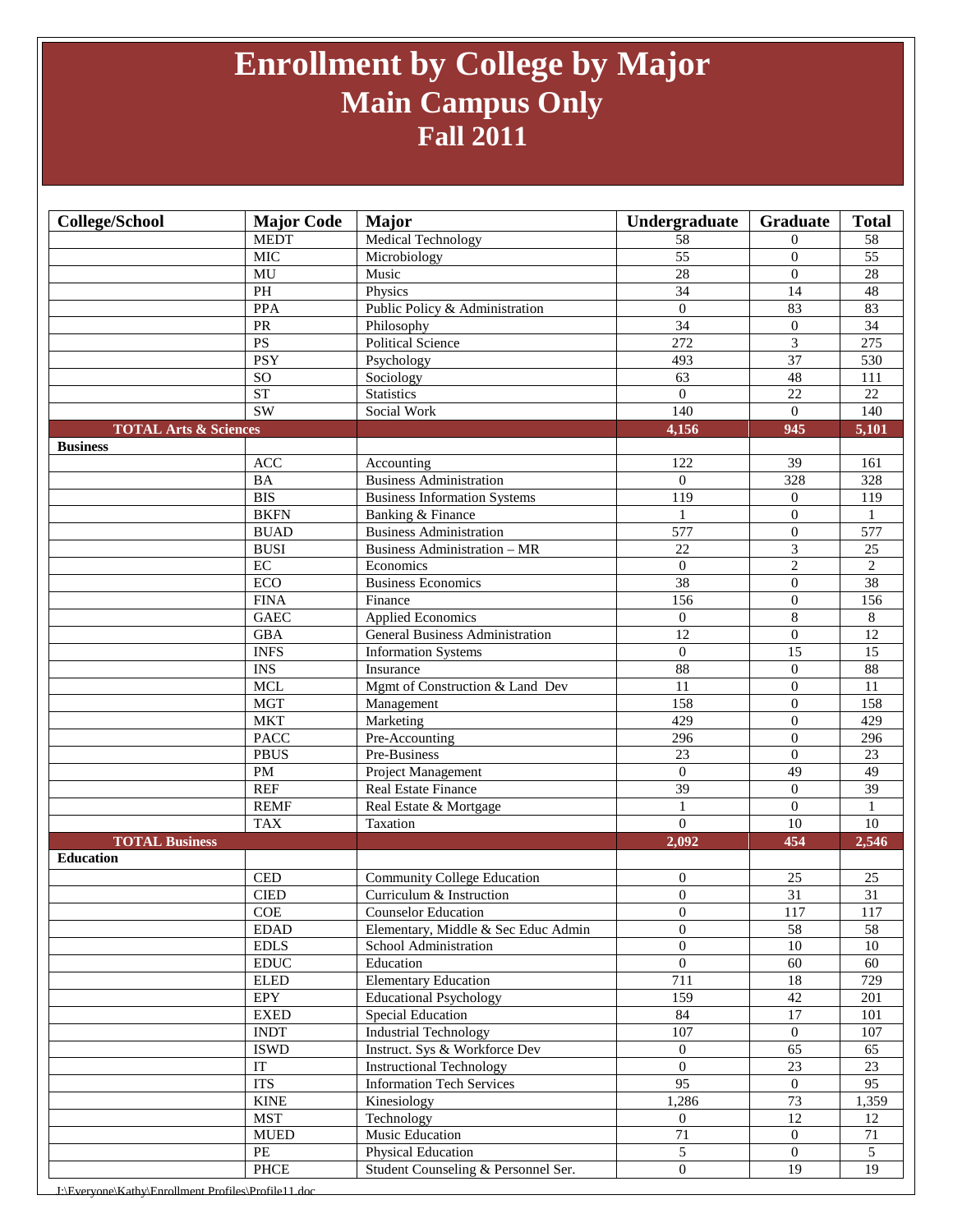## **Enrollment by College by Major Main Campus Only Fall 2011**

| <b>College/School</b>            | <b>Major Code</b>           | <b>Major</b>                                           | Undergraduate                      | Graduate         | <b>Total</b>     |
|----------------------------------|-----------------------------|--------------------------------------------------------|------------------------------------|------------------|------------------|
|                                  | <b>PHCL</b>                 | Community College Leadership                           | $\Omega$                           | 89               | 89               |
|                                  | <b>PHSE</b>                 | <b>Counselor Ed/Student Counseling</b>                 | $\theta$                           | 16               | 16               |
|                                  | <b>SEED</b>                 | Secondary Education                                    | 306                                | $\,8\,$          | $\overline{314}$ |
|                                  | <b>STAR</b>                 | Secondary Teacher Alt Route                            | $\overline{0}$                     | 51               | 51               |
|                                  | <b>TTE</b>                  | <b>Technology Teacher Education</b>                    | 20                                 | $\boldsymbol{0}$ | 20               |
|                                  | <b>WEL</b>                  | Workforce Education Leadership                         | $\mathbf{0}$                       | 5                | $\mathfrak{S}$   |
| <b>TOTAL Education</b>           |                             |                                                        | 2,844                              | 739              | 3,583            |
| <b>Engineering</b>               |                             |                                                        |                                    |                  |                  |
|                                  | <b>ASE</b>                  | Aerospace Engineering                                  | 214                                | 19               | 233              |
|                                  | <b>BE</b>                   | <b>Biological Engineering</b>                          | 290                                | $\overline{7}$   | 297              |
|                                  | <b>BME</b>                  | <b>Biomedical Engineering</b>                          | $\mathbf{0}$                       | 22               | 22               |
|                                  | CE                          | Civil Engineering                                      | 375                                | 58               | 433              |
|                                  | <b>CHE</b>                  | Chemical Engineering                                   | 275                                | 9                | 284              |
|                                  | <b>CME</b>                  | <b>Computational Engineering</b>                       | $\overline{0}$                     | $\overline{15}$  | $\overline{15}$  |
|                                  | <b>CPE</b>                  | <b>Computer Engineering</b>                            | 180                                | 29               | 209              |
|                                  | CS                          | <b>Computer Science</b>                                | 187                                | 88               | 275              |
|                                  | EE                          | <b>Electrical Engineering</b>                          | 201                                | $77 \,$          | 278              |
|                                  | <b>ENGR</b>                 | Engineering                                            | $\overline{0}$                     | 171              | 171              |
|                                  | IE                          | Industrial Engineering                                 | 178                                | 33               | 211              |
|                                  | <b>ISE</b>                  | Industrial and Systems Engineering                     | $\overline{0}$                     | 52               | 52               |
|                                  | <b>ME</b>                   | Mechanical Engineering                                 | 582                                | $\overline{28}$  | 610              |
|                                  | SE                          | Software Engineering                                   | $\overline{62}$                    | $\overline{0}$   | 62               |
|                                  | <b>UENG</b>                 | <b>Engineering Undeclared</b>                          | 20                                 | $\mathbf{0}$     | 20               |
| <b>TOTAL Engineering</b>         |                             |                                                        | 2,564                              | 608              | 3,172            |
| <b>Forest Resources</b>          |                             |                                                        |                                    |                  |                  |
|                                  | <b>FO</b>                   | Forestry                                               | 145                                | 43               | 188              |
|                                  | <b>FOR</b>                  | <b>Forest Resources</b>                                | $\overline{0}$                     | 59               | 59               |
|                                  | <b>FP</b>                   | <b>Forest Products</b>                                 | $\overline{0}$                     | $\overline{12}$  | $\overline{12}$  |
|                                  | WF                          | Wildlife & Fisheries                                   | $\mathbf{1}$                       | $\overline{0}$   | $\mathbf{1}$     |
|                                  | <b>WFA</b>                  | Wildlife, Fisheries and Aqua                           | 177                                | $\overline{0}$   | 177              |
|                                  | <b>WLE</b>                  | Wildlife Fisheries Science                             | $\mathbf{0}$                       | 49               | 49               |
| <b>TOTAL Forest Resources</b>    |                             |                                                        | 323                                | 163              | 486              |
| <b>Veterinary Medicine</b>       | *CVM                        |                                                        |                                    |                  |                  |
|                                  | <b>ENVT</b>                 | Veterinary Medicine<br><b>Environmental Toxicology</b> | $\boldsymbol{0}$<br>$\overline{0}$ | 323<br>9         | 323<br>9         |
|                                  | <b>VMS</b>                  | Veterinary Medical Science                             | $\boldsymbol{0}$                   | 68               | 68               |
|                                  | <b>VMT</b>                  | Veterinary Medical Technology                          | 41                                 | $\mathbf{0}$     | 41               |
| <b>TOTAL Veterinary Medicine</b> |                             |                                                        | 41                                 | 400              | 441              |
| Other                            |                             |                                                        |                                    |                  |                  |
|                                  | ATS                         | <b>Academically Talented</b>                           | 6                                  | $\boldsymbol{0}$ | 6                |
|                                  | $\mathop{\mathrm{CND}}$     | Continuing Education - Undeclared                      | 22                                 | $\overline{0}$   | 22               |
|                                  | ${\rm SND}$                 | Special Non-Degree                                     | 50                                 | $\overline{0}$   | 50               |
|                                  | $\ensuremath{\text{UNC}}$   | Undeclared - Graduate                                  | $\overline{0}$                     | 334              | 334              |
|                                  | $\ensuremath{\mathrm{UND}}$ | Undeclared - Undergraduates                            | 1498                               | $\overline{0}$   | 1,498            |
| <b>TOTAL Other</b>               |                             |                                                        | 1,576                              | 334              | 1,910            |
| <b>TOTAL Main Campus</b>         |                             |                                                        | 15,845                             | 3,985            | 19,830           |
|                                  |                             |                                                        |                                    |                  |                  |

\*Professional students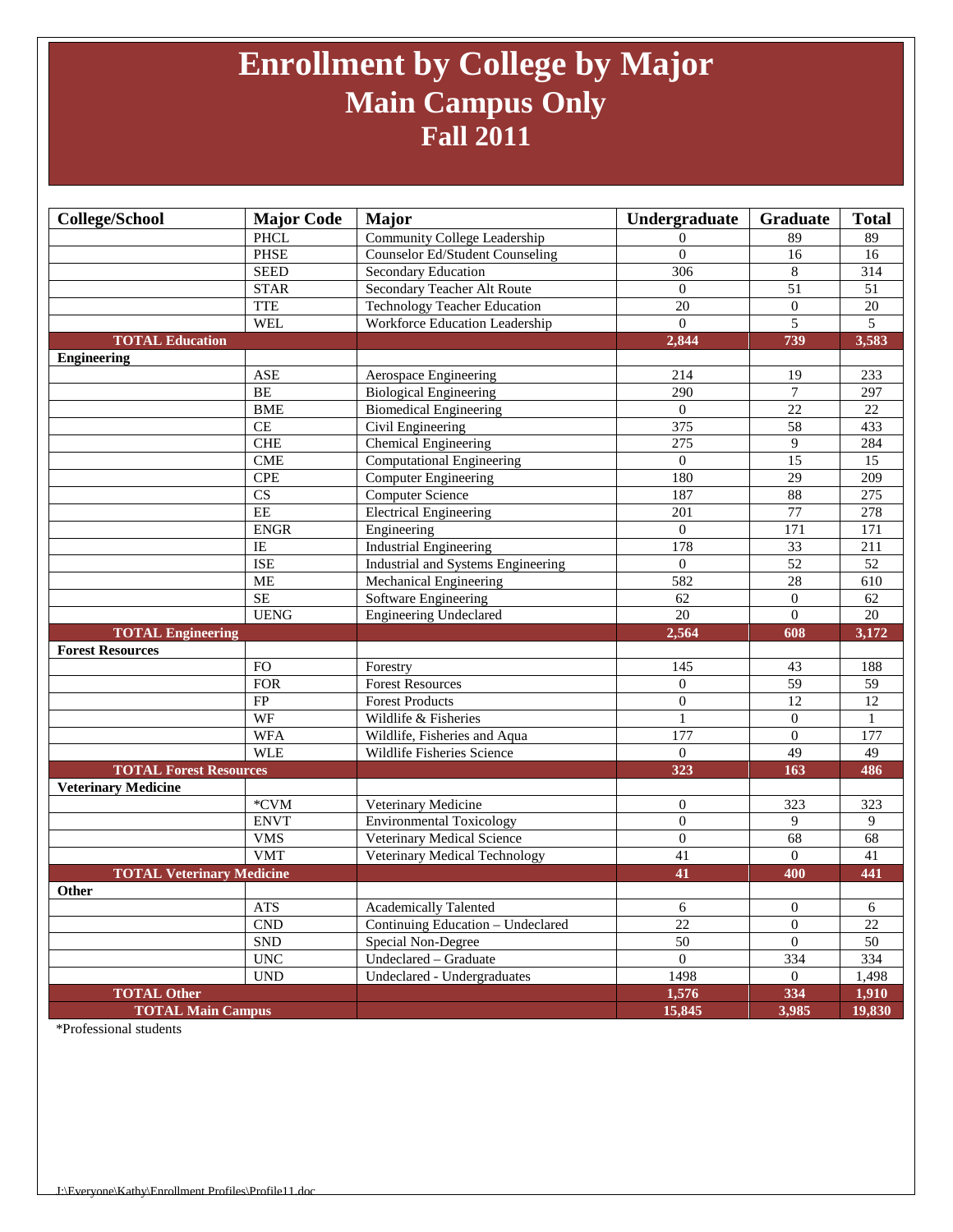### **Composite ACT Score First-Time Freshmen Fall 2011**

| <b>Test</b>                        |                |                |                  |                |                  |                  | Out-             | Outside          |
|------------------------------------|----------------|----------------|------------------|----------------|------------------|------------------|------------------|------------------|
| <b>Score</b>                       | <b>Female</b>  | <b>Male</b>    | <b>Black</b>     | <b>Other</b>   | White            | <b>In-State</b>  | of-State         | the US           |
| 11                                 | 1              | $\mathbf{0}$   | $\mathbf{1}$     | $\mathbf{0}$   | $\boldsymbol{0}$ | 1                | $\boldsymbol{0}$ | $\boldsymbol{0}$ |
| 12                                 | 1              | $\overline{0}$ | $\mathbf{1}$     | $\overline{0}$ | $\overline{0}$   | $\mathbf{1}$     | $\overline{0}$   | $\overline{0}$   |
| 13                                 | $\overline{2}$ | 3              | 5                | $\mathbf{0}$   | $\boldsymbol{0}$ | $\overline{2}$   | $\overline{3}$   | $\mathbf{0}$     |
| 14                                 | $\overline{2}$ | $\overline{3}$ | 5                | $\overline{0}$ | $\overline{0}$   | $\overline{5}$   | $\overline{0}$   | $\overline{0}$   |
| 15                                 | 8              | $\overline{7}$ | 12               | $\mathbf{1}$   | $\overline{2}$   | 10               | $\overline{4}$   | $\mathbf{1}$     |
| 16                                 | 60             | 41             | 81               | $\mathbf{1}$   | 19               | 87               | 14               | $\mathbf{0}$     |
| 17                                 | 77             | 57             | 108              | 5              | 21               | 110              | 24               | $\mathbf{0}$     |
| 18                                 | 116            | 92             | 120              | 17             | 71               | 167              | 39               | $\mathbf{2}$     |
| 19                                 | 95             | 94             | 88               | 17             | 84               | 143              | 45               | $\mathbf{1}$     |
| 20                                 | 136            | 84             | 91               | 25             | 104              | 168              | 48               | $\overline{4}$   |
| 21                                 | 121            | 96             | 70               | 26             | 121              | 172              | 44               | $\mathbf{1}$     |
| 22                                 | 100            | 82             | 47               | 21             | 114              | 127              | 52               | 3                |
| 23                                 | 90             | 80             | 38               | 14             | 118              | 134              | 33               | 3                |
| 24                                 | 114            | 95             | 31               | 17             | 161              | 129              | 79               | $\mathbf{1}$     |
| 25                                 | 101            | 115            | 22               | 24             | 170              | 122              | 89               | 5                |
| 26                                 | 99             | 90             | 24               | 16             | 149              | 107              | 79               | 3                |
| 27                                 | 89             | 99             | 15               | 16             | 157              | 102              | 85               | $\mathbf{1}$     |
| 28                                 | 58             | 87             | 8                | 9              | 128              | 83               | 59               | 3                |
| 29                                 | 97             | 83             | 5                | 11             | 164              | 103              | 76               | $\mathbf{1}$     |
| 30                                 | 52             | 61             | $\boldsymbol{0}$ | $\,8\,$        | 105              | 67               | 44               | $\overline{2}$   |
| 31                                 | 37             | 50             | $\boldsymbol{0}$ | 5              | 82               | 54               | 33               | $\mathbf{0}$     |
| 32                                 | 26             | 43             | $\mathbf{0}$     | 5              | 64               | 45               | 24               | $\mathbf{0}$     |
| 33                                 | 10             | 20             | $\mathbf{0}$     | $\overline{2}$ | 28               | 13               | 17               | $\overline{0}$   |
| 34                                 | 6              | 12             | $\boldsymbol{0}$ | $\mathbf{0}$   | 18               | 12               | 6                | $\mathbf{0}$     |
| 35                                 | $\overline{2}$ | $\overline{2}$ | $\boldsymbol{0}$ | $\mathbf{1}$   | $\mathfrak{Z}$   | $\boldsymbol{2}$ | $\overline{2}$   | $\mathbf{0}$     |
| 36                                 | $\overline{0}$ | $\mathbf{1}$   | $\mathbf{0}$     | $\overline{0}$ | $\overline{1}$   | $\mathbf{1}$     | $\overline{0}$   | $\overline{0}$   |
| Total #                            | 1,500          | 1,397          | 772              | 241            | 1,884            | 1,967            | 899              | 31               |
| <b>Average ACT</b><br><b>Score</b> | 23.1           | 24.0           | <b>19.7</b>      | 23.5           | 25.2             | 23.0             | 24.9             | 23.7             |

Note: 1 first-time freshmen student has no ACT score

Total Number of First-Time Entering Freshmen – Fall 2011= 2,898 Overall ACT Composite Score for First-Time Entering Freshmen = 23.6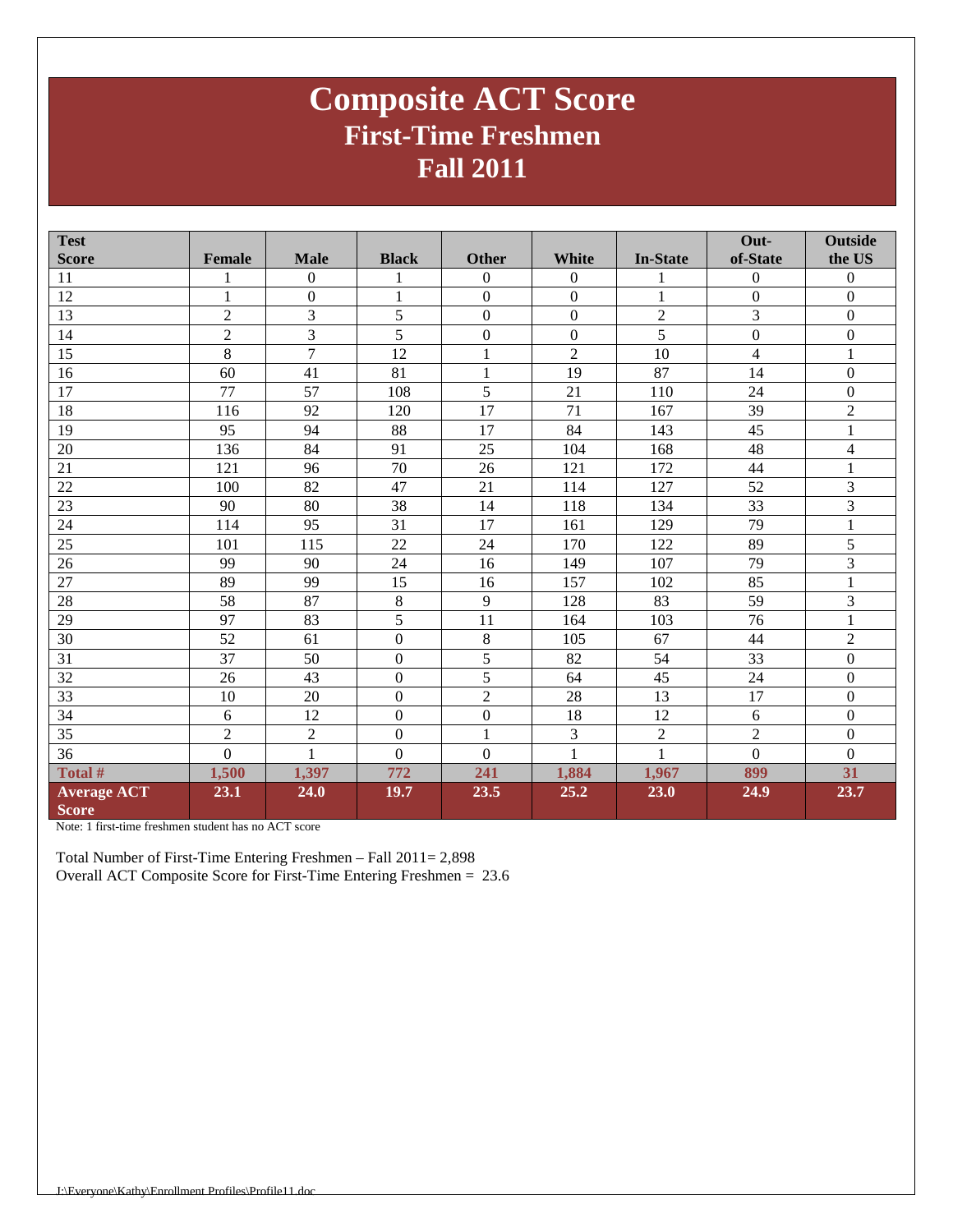### **Composite ACT Score First-Time Freshmen Fall 2011**

| <b>Test</b>                        | Agriculture &        | Architecture,    | Arts &           |                 |                  |                    |                          |                |
|------------------------------------|----------------------|------------------|------------------|-----------------|------------------|--------------------|--------------------------|----------------|
| <b>Score</b>                       | <b>Life Sciences</b> | Art & Design     | <b>Sciences</b>  | <b>Business</b> | <b>Education</b> | <b>Engineering</b> | Forestry                 | <b>Other</b>   |
| 11                                 | 0                    | $\overline{0}$   | $\boldsymbol{0}$ | $\theta$        | $\Omega$         | $\overline{0}$     | $\overline{0}$           |                |
| 12                                 | $\overline{0}$       | $\overline{0}$   | $\mathbf{0}$     | $\mathbf{0}$    | $\overline{0}$   | $\mathbf{0}$       | $\boldsymbol{0}$         | 1              |
| $\overline{13}$                    | $\overline{0}$       | $\overline{0}$   | $\mathbf{1}$     | $\mathbf{1}$    | $\overline{0}$   | $\overline{0}$     | $\overline{0}$           | $\overline{3}$ |
| 14                                 | $\Omega$             | $\Omega$         | 1                | 1               | $\boldsymbol{0}$ | $\mathbf{0}$       | $\boldsymbol{0}$         | $\overline{3}$ |
| 15                                 | $\overline{0}$       | $\overline{0}$   | 3                | $\overline{2}$  | $\overline{2}$   | $\boldsymbol{0}$   | $\boldsymbol{0}$         | 8              |
| 16                                 | $\overline{7}$       | $\overline{3}$   | $\overline{25}$  | 5               | $\overline{15}$  | $\overline{2}$     | $\mathbf{1}$             | 43             |
| 17                                 | 14                   | 3                | 39               | 11              | 17               | 5                  | 1                        | 44             |
| 18                                 | 25                   | 5                | 61               | 23              | 12               | 6                  | $\overline{2}$           | 74             |
| 19                                 | 11                   | 11               | 50               | 14              | 22               | $\overline{5}$     | 3                        | 73             |
| 20                                 | 19                   | 5                | 71               | 27              | 29               | 10                 | $\overline{\mathcal{L}}$ | 55             |
| 21                                 | 21                   | 8                | 74               | 30              | 19               | 29                 | 4                        | 32             |
| 22                                 | 24                   | 6                | 53               | 24              | 17               | 14                 | 5                        | 39             |
| 23                                 | 16                   | 10               | 39               | 23              | 15               | 47                 | 3                        | 17             |
| 24                                 | 24                   | 9                | 50               | 26              | 23               | 50                 | 3                        | 24             |
| 25                                 | 25                   | 16               | 63               | 22              | 17               | 34                 | 11                       | 28             |
| 26                                 | 17                   | 15               | 49               | 21              | 15               | 41                 | $\tau$                   | 24             |
| 27                                 | 20                   | 11               | 45               | 14              | 12               | 56                 | $\boldsymbol{0}$         | 30             |
| 28                                 | 12                   | 11               | 34               | 22              | 6                | 47                 | 3                        | 10             |
| 29                                 | 18                   | $\overline{5}$   | 46               | 6               | 17               | $\overline{57}$    | 9                        | 22             |
| 30                                 | 8                    | $\overline{3}$   | 24               | 5               | $\overline{2}$   | 50                 | 3                        | 18             |
| 31                                 | 6                    | 1                | 22               | $\overline{4}$  | 5                | 40                 | $\overline{2}$           | $\tau$         |
| $\overline{32}$                    | 4                    | $\overline{c}$   | 11               | 3               | $\overline{2}$   | 42                 | $\mathbf{1}$             | $\overline{4}$ |
| 33                                 | $\overline{c}$       | $\overline{0}$   | 8                | $\overline{0}$  | $\overline{0}$   | 17                 | 1                        | $\overline{2}$ |
| 34                                 | $\mathbf{1}$         | $\boldsymbol{0}$ | $\overline{2}$   | $\mathbf{1}$    | $\boldsymbol{0}$ | 13                 | $\mathbf{0}$             | 1              |
| $\overline{35}$                    | $\overline{0}$       | $\overline{0}$   | $\overline{2}$   | $\mathbf{0}$    | $\overline{0}$   | $\overline{2}$     | $\boldsymbol{0}$         | $\overline{0}$ |
| 36                                 | $\overline{0}$       | $\overline{0}$   | $\mathbf{1}$     | $\overline{0}$  | $\overline{0}$   | $\overline{0}$     | $\overline{0}$           | $\overline{0}$ |
| Total #                            | 274                  | 124              | 774              | 285             | 247              | 567                | 63                       | 563            |
| Avg.<br><b>ACT</b><br><b>Score</b> | 23.4                 | 23.9             | 23.2             | 22.9            | 22.4             | 26.9               | 24.8                     | 21.3           |

Note: 1 first-time freshmen student has no ACT score

Total Number of First-Time Entering Freshmen – Fall 2011 = 2,898 Overall ACT Composite Score for First-Time Entering Freshmen = 23.6